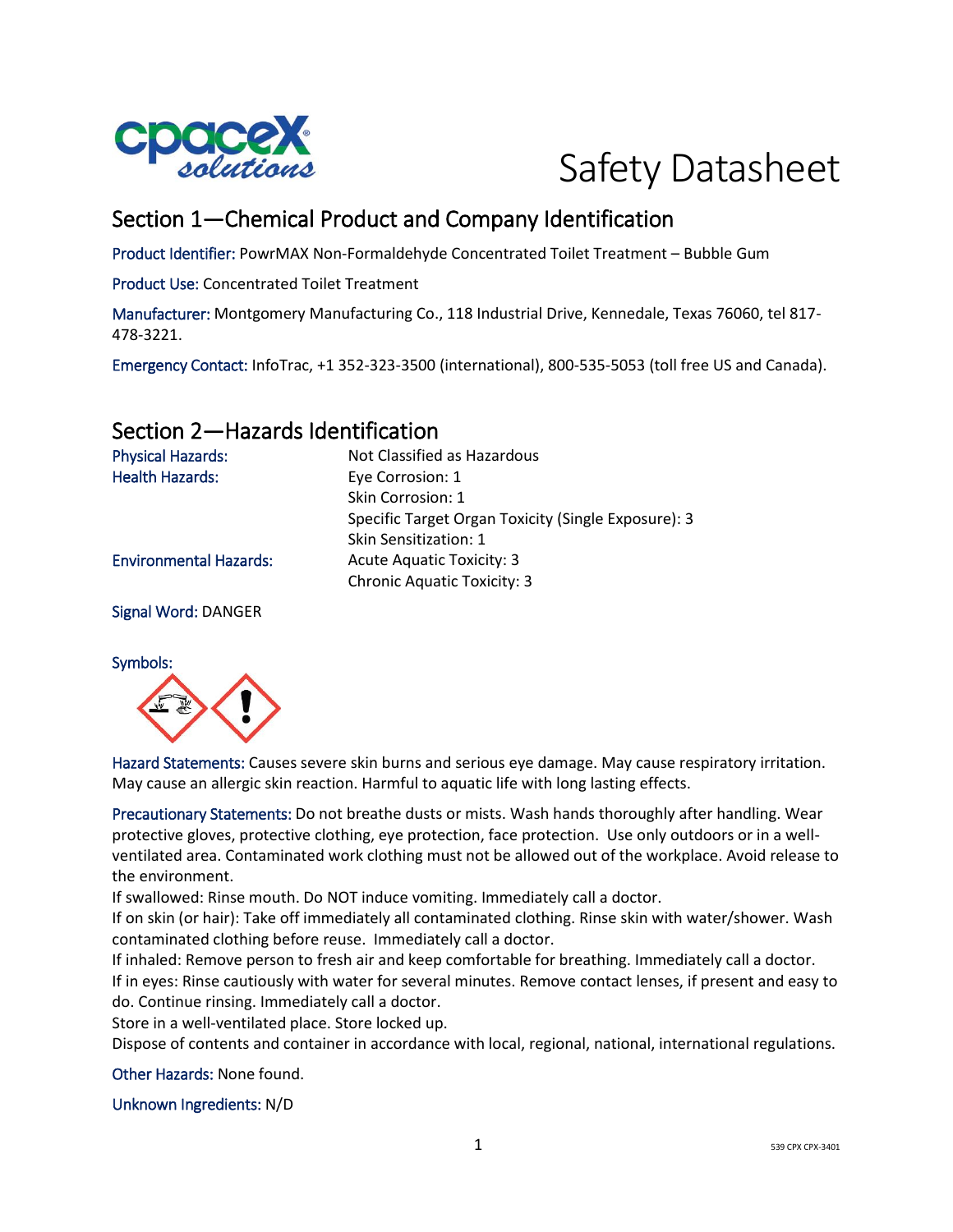### Section 3—Information on Ingredients

| <b>Ingredient Name</b>                                       | Ingredient | Ingredient CAS |
|--------------------------------------------------------------|------------|----------------|
|                                                              | Percentage | No             |
| The exact chemical identities and percentages of composition |            |                |
| have been withheld as a trade secret.                        |            |                |

#### Section 4—First Aid Measures

Skin contact: If on skin or hair: Take off immediately all contaminated clothing. Rinse skin with water or shower. Wash contaminated clothing before reuse.

Eye contact: If in eyes: Rinse cautiously with water for several minutes. Remove contact lenses, if present and easy to do. Continue rinsing. Immediately call a doctor.

Ingestion: If swallowed: Rinse mouth. Do not induce vomiting. Call a doctor if you feel unwell.

Inhalation: If inhaled: Remove person to fresh air and keep comfortable for breathing. Immediately call a doctor.

Most important symptoms/effects, acute and delayed: N/D

Indication of immediate medical attention/special treatment: N/D

#### Section 5—Fire-Fighting Measures

Suitable extinguishing media: Water fog, alcohol foam, dry chemical or CO₂

Specific hazard arising from chemicals: None known

Special equipment and precautions: Self-contained or air supplied breathing apparatus and protective gear. Cool nearby drums with water to prevent pressure build-up.

#### Section 6—Accidental Release Measures

Personal precaution, protective equipment, emergency procedures: Avoid contact with skin and eyes. Do not ingest. Do not inhale. Wear Personal Protective Equipment (refer to section 8).

Methods and material for containment and clean up: Mop or wipe up with absorbent material. Store in DOT approved container. Take care to maintain footing.

#### Section 7—Handling and Storage

Precautions for safe handling: Wash thoroughly after handling, especially before eating, drinking, smoking or using restroom facilities. Wash goggles and gloves. Launder contaminated clothing. Do not swallow. Do not get in eyes. Do not inhale mists or vapors.

Cautions for safe storage: Store locked up. Store in a well-ventilated place. Keep container tightly closed.

Incompatibilities: Strong oxidizing and reducing agents

#### Section 8—Exposure controls/personal protection

Exposure Limits: N/D

Specific Engineering: Not established.

Individual protective equipment and measures: Eye Protection: Prevent eye contact. Wear chemical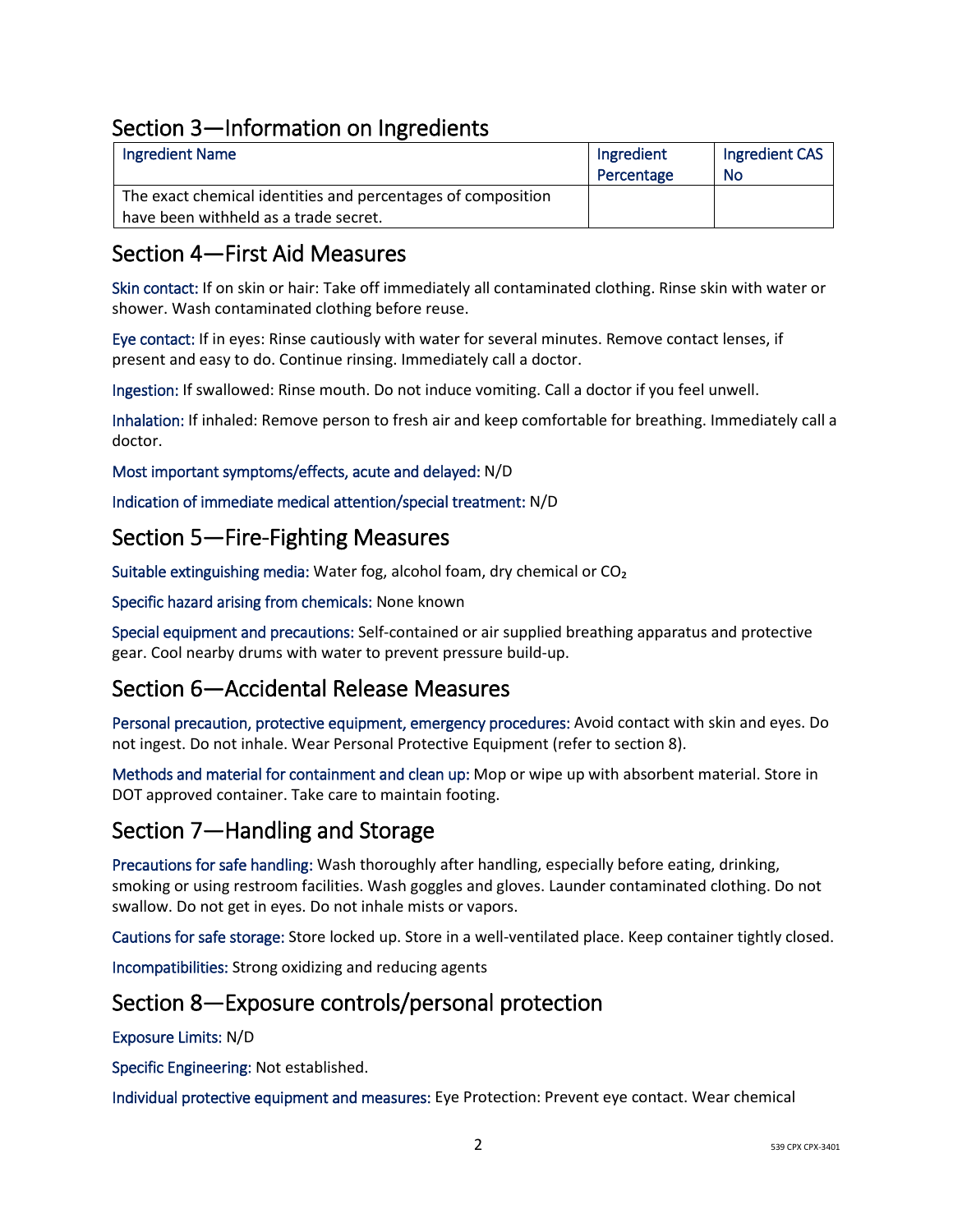splash goggles or similar eye protection if the potential exists for eye contact. Skin Protection: Avoid skin contact. Wear rubber or impervious plastic gloves to prevent contact. Launder contaminated clothing before re-use. Respiratory Protection: If vapor concentration exceeds TLV, use NIOSH-approved respirator with organic vapor cartridges. General Hygiene: Wash hands after handling. Other Protective Clothing or Equipment: Safety shower and eyewash fountain.

## Section 9—Physical and Chemical Properties

| <b>Physical State: Liquid</b>                     | Flammability (solid, gas): Not Flammable |
|---------------------------------------------------|------------------------------------------|
| Color: Blue                                       | Vapor Pressure (mmHg): N/D               |
| Odor: Bubble Gum                                  | Vapor Density (air= 1): N/D              |
| Odor Threshold: N/D                               | <b>Relative Density: 1.05</b>            |
| pH: 6-7                                           | Solubilities: In water: complete         |
| Melting point/freezing Point: N/D                 | <b>Partition Coefficient: N/D</b>        |
| Initial Boiling Point and Boiling Range: >200 °F  | Auto-Ignition Temperature: N/D           |
| Flash Point: >200 °F                              | Decomposition Temperature: N/D           |
| <b>Evaporation Rate: N/D</b>                      | Viscosity: N/D                           |
| Upper/Lower Flammability or Explosive limits: N/D |                                          |

#### Section 10—Stability and Reactivity:

| <b>Chemical Stability: Stable</b>            | Condition to Avoid: High heat, flames and sparks.   |
|----------------------------------------------|-----------------------------------------------------|
| Reactivity: No specific reactivity test data | <b>Possibility of Hazardous Reaction: Hazardous</b> |
| available for this mixture.                  | Polymerization: will not occur.                     |
| Incompatible Materials: Strong oxidizing and | <b>Hazardous Decomposition Products:</b>            |
| reducing agents                              | Carbon monoxide, carbon dioxide, and possibly       |
|                                              | other combustion product.                           |

# Section 11—Toxicological information:

Information on the likely routes of exposure: Skin contact, eye contact, inhalation, ingestion.

| <b>Chemical Name</b>                          | Oral LD50              | <b>Dermal LD50</b> | <b>Inhalation LD50</b> |
|-----------------------------------------------|------------------------|--------------------|------------------------|
| Ingredient 1                                  | $>900$ mg/kg           | N/D                | N/D                    |
| Ingredient 2                                  | $600 \,\mathrm{mg/kg}$ | N/D                | N/D                    |
| Ingredient 3                                  | $1,300$ mg/kg          | N/D                | N/D                    |
| Product as a Whole                            | 2,726 mg/kg            | N/D                | N/D                    |
| The exact chemical identities and percentages |                        |                    |                        |
| of composition have been withheld as a trade  |                        |                    |                        |
| secret.                                       |                        |                    |                        |

Important symptoms: Refer to Section 4—First Aid Measures.

#### Effects of Acute Exposure: N/D

#### Effects of Chronic Exposure: N/D

Carcinogenicity: IARC, ACGIH, NTP, OSHA: No component of this product present at levels greater than or equal to 0.1% is identified as probable, possible or confirmed human carcinogen by IARC, ACGIH, NTP, OSHA respectively.

Other Data: N/D